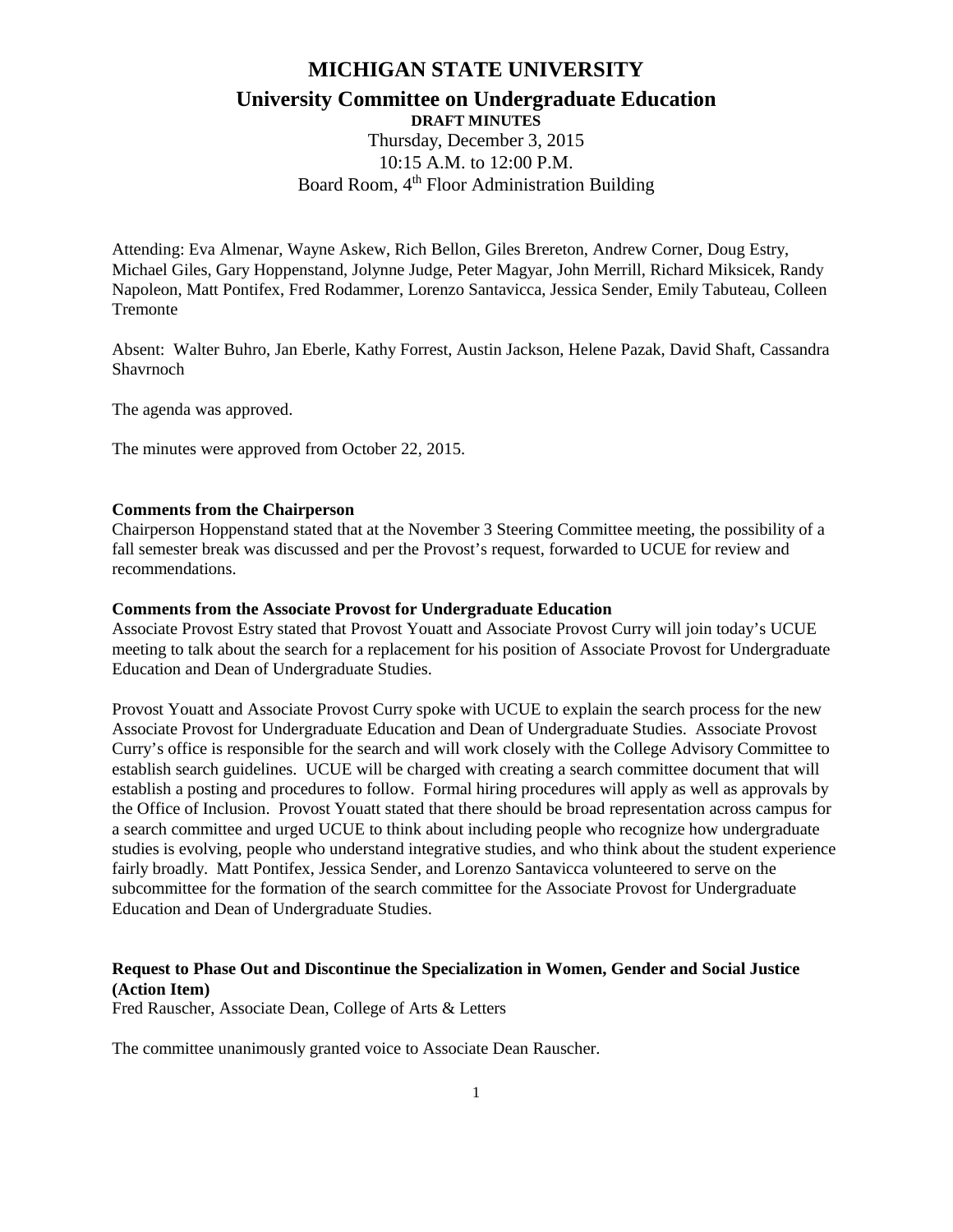Associate Dean Rauscher stated the specialization is currently in moratorium and was superseded by a minor in 2010. Given the creation of a minor, enrollment in the specialization dropped dramatically. Due to a large overlap in program requirements, it did not make sense to convert this specialization to a minor. There are currently no students enrolled in the specialization.

Voice was withdrawn from Associate Dean Rauscher.

The following motion passed unanimously.

## *The University Committee on Undergraduate Education duly considered and endorsed the request to phase out and discontinue the specialization in Women, Gender and Social Justice.*

# **Request for an Extension on the Moratorium on Admission to the Specialization in African American History and Culture (Action Item)**

Steve Kautz, Associate Dean, College of Social Science

The committee unanimously granted voice to Associate Dean Kautz.

Associate Dean Kautz explained that an extension on the moratorium is being requested to give the department time to decide if they should continue to offer the specialization and if so, whether appropriate courses exist to have a viable program. The department feels the current specialization does not suit the curriculum and faculty. Associate Dean Kautz explained that the department is in support of an extension of the moratorium and not a discontinuation. The College of Social Science and Department of History seek additional time to consider options for the development of a new minor to replace this specialization.

Voice was withdrawn from Associate Dean Kautz.

The following motion passed unanimously.

# *The University Committee on Undergraduate Education duly considered and endorsed the request for an extension on the moratorium on admission to the specialization in African American History and Culture.*

## **Request for an Extension on the Moratorium on Admission to the Bachelor of Arts Degree in Geography (Action Item)**

Steve Kautz, Associate Dean, College of Social Science Gary Schnakenberg, Department of Geography

The committee unanimously granted voice to Associate Dean Kautz and Gary Schnakenberg.

Associate Dean Kautz stated the Department of Geography's curriculum was modified a year ago to reflect the proposed creation of two new undergraduate programs: a BA in Human Geography and a BS in Environmental Geography. The Department feels the new, proposed undergraduate programs will enable students to be better prepared to enter the workforce or graduate school. The extension on the moratorium is being requested to allow current students to finish their degree requirements under this program.

Voice was withdrawn from Associate Dean Kautz and Gary Schnakenberg.

The following motion passed unanimously.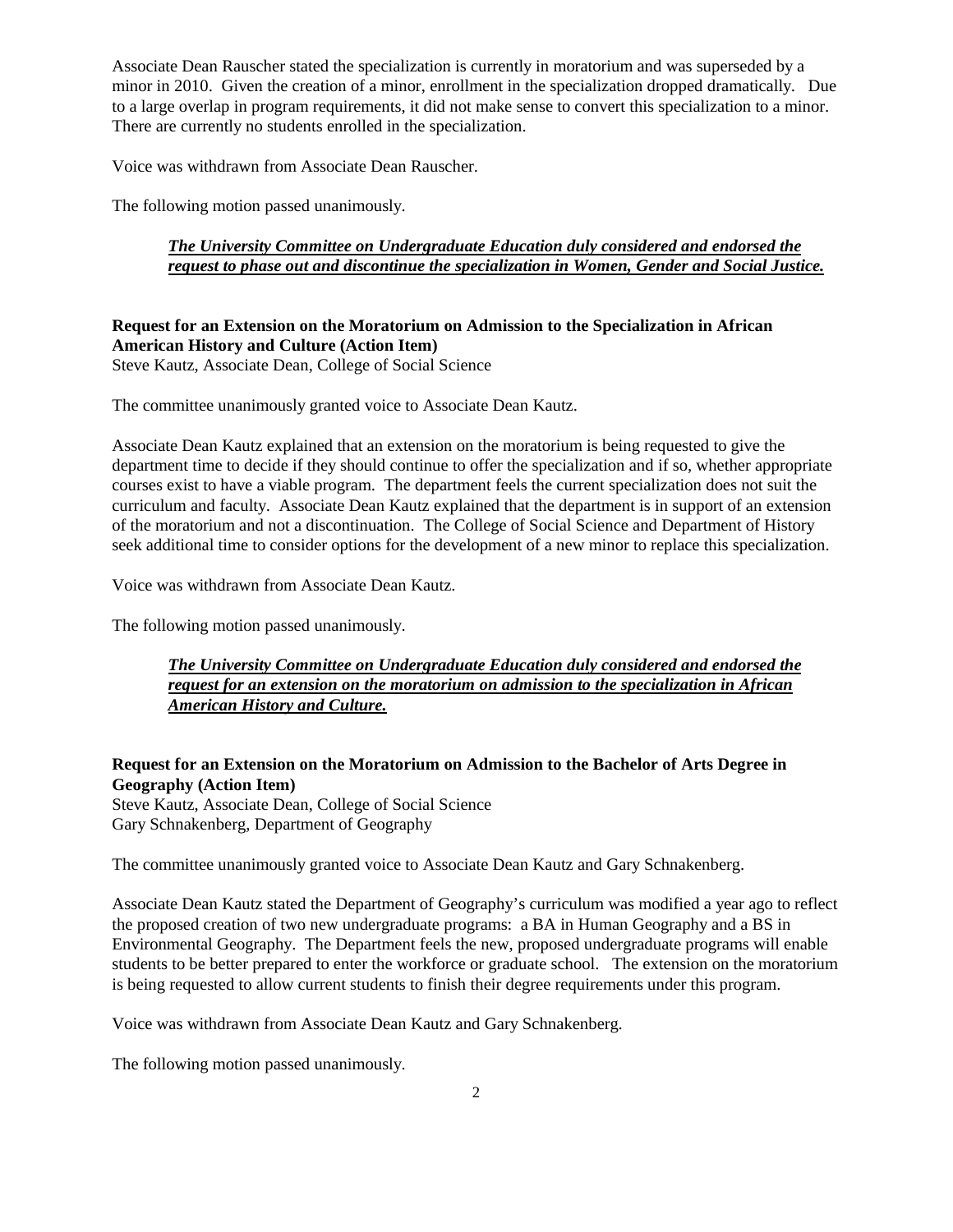*The University Committee on Undergraduate Education duly considered and endorsed the request for an extension on the moratorium on admission to the Bachelor of Arts Degree in Geography.*

#### **Request for an Extension on the Moratorium on Admission to the Bachelor of Science Degree in Geography (Action Item)**

Steve Kautz, Associate Dean, College of Social Science Gary Schnakenberg, Department of Geography

The committee unanimously granted voice to Associate Dean Kautz and Gary Schnakenberg.

Associate Dean Kautz stated the Department of Geography's curriculum was modified a year ago to reflect the proposed creation of two new undergraduate programs: a BA in Human Geography and a BS in Environmental Geography. The Department feels the new, proposed undergraduate programs will enable students to be better prepared to enter the workforce or graduate school and will be more attractive to a wide variety of students. The extension on the moratorium is being requested to allow current students to finish their degree requirements under this program.

Voice was withdrawn from Associate Dean Kautz and Gary Schnakenberg.

The following motion passed unanimously.

*The University Committee on Undergraduate Education duly considered and endorsed the request for an extension on the moratorium on admission to the Bachelor of Science Degree in Geography.*

## **Request to Phase Out and Discontinue the Bachelor of Science Degree in Technology Systems Management (Action Item)**

Rick Brandenburg, Director of Undergraduate Affairs, College of Ag. & Natural Resources Luke Reese, Coordinator, Technology Training

The committee unanimously granted voice to Rick Brandenburg and Luke Reese.

Dr. Brandenburg and Luke Reese reported that the program has been in moratorium for several years and the moratorium no longer needs to be in effect since the major did not draw students as had been anticipated. Biosystems and Agricultural Engineering (BAE) reviewed the Technology Systems Management (TSM) major and determined from employment research and faculty capacity that a TSM minor was a more appropriate offering. The minor was approved by UCC and Faculty Senate for a Fall, 2015 implementation. Feedback for the minor is positive from the employment sector.

Voice was withdrawn from Rick Brandenburg and Luke Reese.

The following motion passed unanimously.

*The University Committee on Undergraduate Education duly considered and endorsed the request to phase out and discontinue the Bachelor of Science Degree in Technology Systems Management.*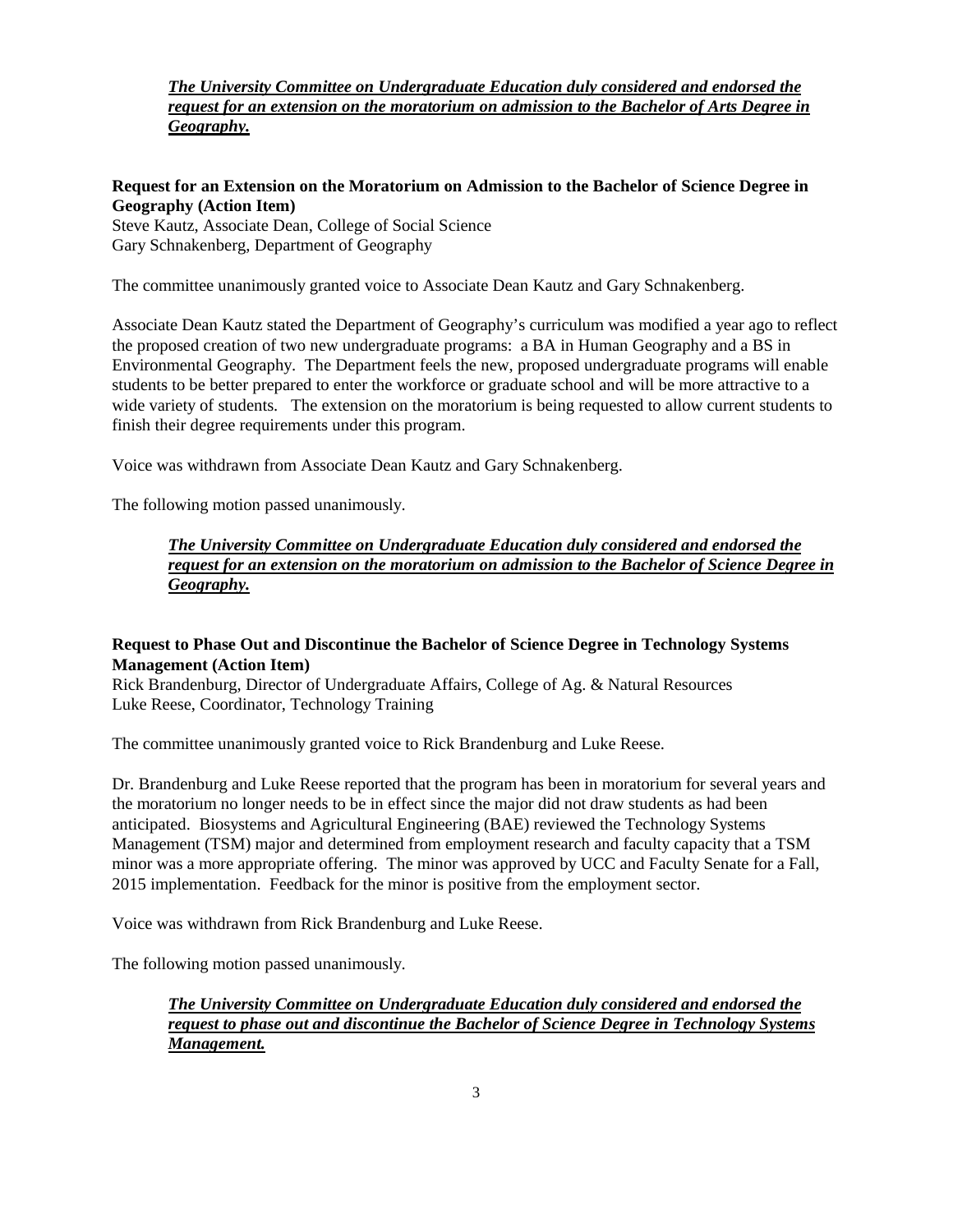**Request for a Moratorium on Admission to the Minor in Nutritional Sciences (Action Item)** Rick Brandenburg, Director of Undergraduate Affairs, College of Ag. & Natural Resources Jenifer Fenton, Associate Professor, Food Science & Human Nutrition

The committee unanimously granted voice to Rick Brandenburg and Associate Professor Fenton.

Dr. Brandenburg and Associate Professor Fenton reported that there have been significant program changes stemming from a recent academic review. The department is focused on the major at this time and the development of learning outcomes.

The new Nutritional Sciences major configuration will have three concentrations and the department feels that a minor is not appropriate under the new configuration. The request for a moratorium is to allow current students to complete the minor prior to requesting program discontinuation. Students who will be affected by the proposed change are the current students in the very early stages of the Nutritional Science minor. The department is discussing acceptable substitutions for affected students.

Voice was withdrawn from Rick Brandenburg and Associate Professor Fenton.

The following motion passed unanimously.

## *The University Committee on Undergraduate Education duly considered and endorsed the request for a moratorium on admission to the minor in Nutritional Sciences.*

# **Request for an Extension on the Moratorium on Admission to the Bachelor of Science Degree in Computational Chemistry (Action Item)**

Steve Poulios, Senior Specialist, Department of Chemistry, College of Natural Science

The committee unanimously granted voice to Steve Poulios.

Steve Poulios indicated the request for an extension on the moratorium is due to pending faculty hires and how their current program may fit with the new Computational Mathematics, Science, and Engineering Department (CMSE). He indicated the degree program was not widely promoted and many students did not know it existed. Steve Poulios reported that CMSE currently has a planned minor and this would provide an opportunity for students to take classes in computational chemistry. One UCUE member noted that for the past ten years, only one student has completed the Computational Chemistry program. The original moratorium was requested 2.5 years ago. UCUE generally felt that with respect to working with CSME, if there are no students by the spring of 2017, the Computational Chemistry program should be discontinued.

Voice was withdrawn from Steve Poulios.

The following motion passed unanimously.

*The University Committee on Undergraduate Education duly considered and endorsed the request for an extension on the moratorium on admission to the Bachelor of Science degree in Computational Chemistry with the recommendation that the moratorium extension not continue past Spring, 2017.*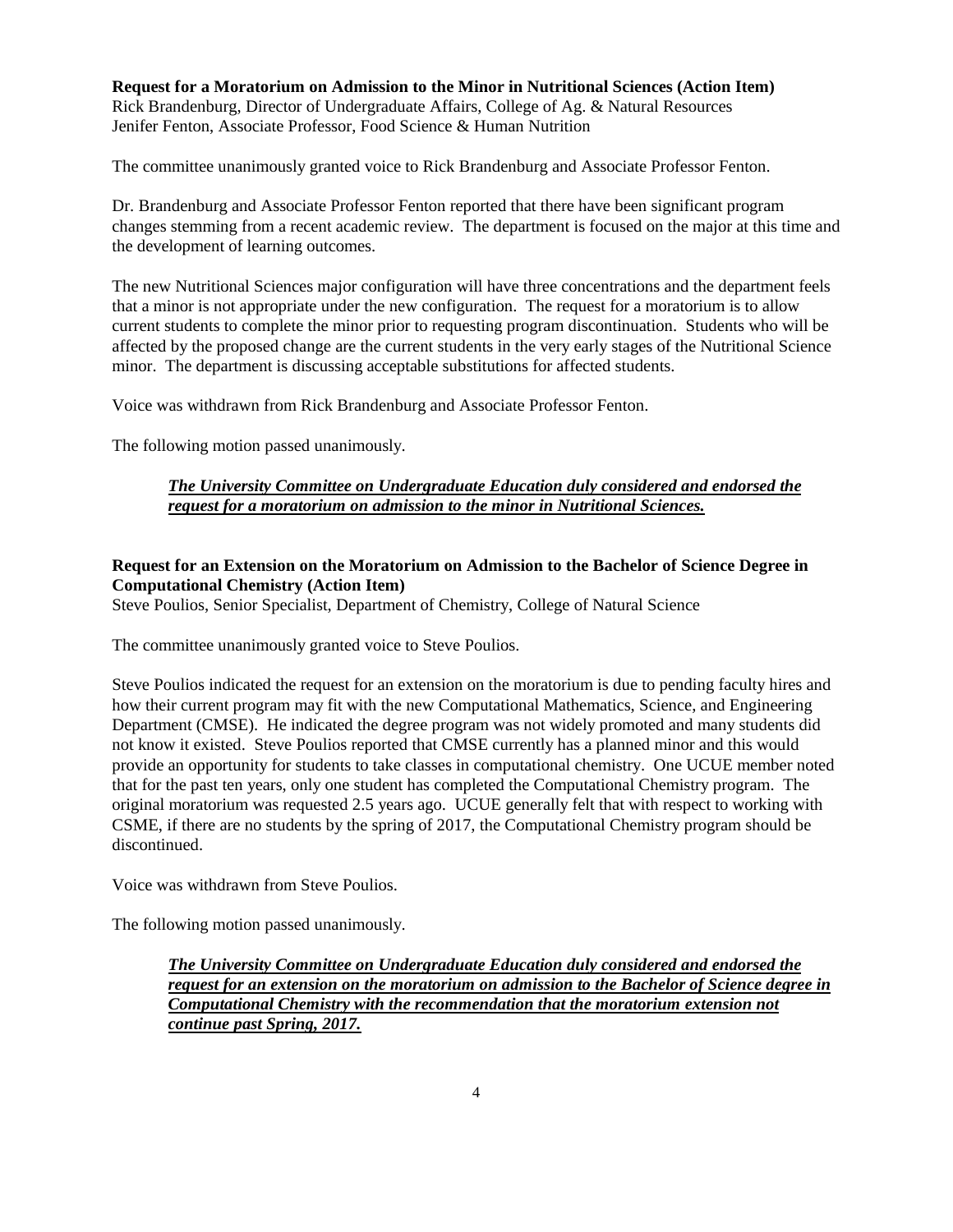## **Request to Phase Out and Discontinue the Bachelor of Science Degree in Diagnostic Molecular Science (Action Item)**

John Gerlach, Director, Biomedical Laboratory Diagnostics Program

The committee unanimously granted voice to John Gerlach.

Dr. Gerlach stated that the reason for the discontinuance is because a collaboration with Ferris State University did not move forward and no one is currently enrolled in the program.

Voice was withdrawn from John Gerlach.

The following motion passed unanimously.

*The University Committee on Undergraduate Education duly considered and endorsed the request to phase out and discontinue the Bachelor of Science degree in Diagnostic Molecular Science.*

#### **Code of Advising Responsibility (Discussion Item)**

Associate Provost Estry reported on and distributed a Proposal to Create a Code of Academic Advising Responsibility authored by Shannon Lynn Burton, Assistant University Ombudsperson. He stated that there is an increasing emphasis on the importance of advising and student success.

Associate Provost Estry is requesting UCUE members read the document and consider three questions:

- More than the basis for student complaints, could, in your estimation, a Code of Advising Responsibility serve as the standard for best practices in advising and guide student's expectations for what they should gain from working with advisors?
- What if any concerns would you highlight?
- What are your recommendations for moving forward with the development and implementation of a Code of Advising Responsibility?

A Code of Advising Responsibility could coincide with the new advising systems that EAB uses as well as with the work of the University Innovation Alliance.

Discussion ensued from UCUE members regarding the Code and one member asking if Associate Deans within each college have been consulted and do they see a need for a Code of Advising Responsibility? Members questioned if there are basic advising standards that are enforced with advisors. It was noted that there is an online advising manual for advisors to follow, however there is not a set of minimum responsibilities for advisors other than what is in their job description. Discussion continued regarding faculty advisors vs. professional advisors.

One UCUE member felt strongly that due to the size of MSU, there should be a specific position for a Coordinator over all of the advisors. UCUE members made a motion to read the Proposal and at the January 14 UCUE meeting respond to the questions posed by Associate Provost Estry.

#### **Proposal to Establish a Fall Semester Study Break (Discussion Item)**

Chairperson Hoppenstand reported that a proposal for a fall break was recently presented to the Steering Committee. Provost Youatt asked UCUE to review the proposal and make a recommendation on whether